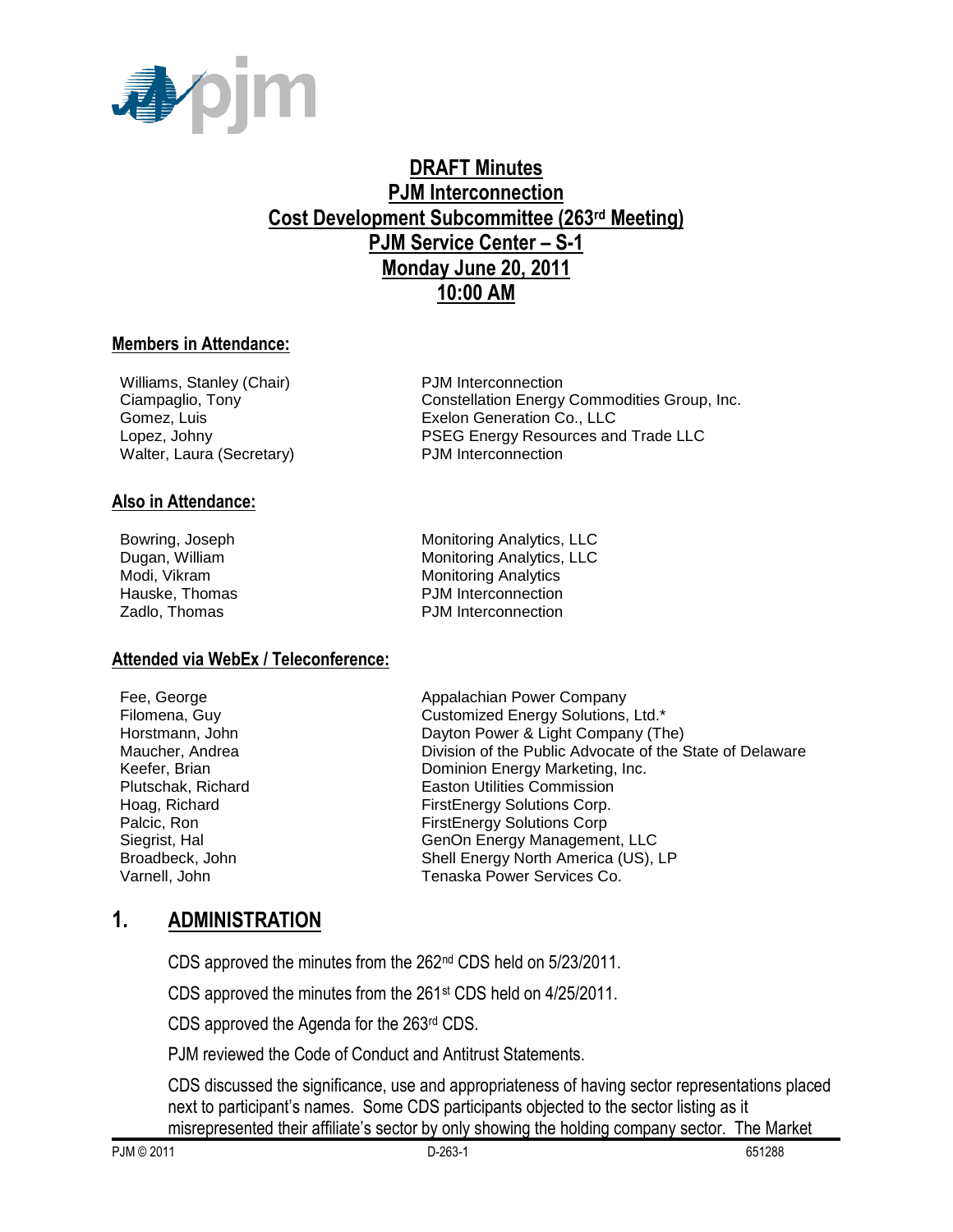

Monitor stated that the sector is important for both tier 2 alternative development and for showing parent company representation to upper level committees. John Horstman volunteered to raise this issue with the Governance Assessment Special Team for resolution.

## **2. CDS STATUS UPDATE**

Mr. Williams informed CDS that [Station Service Rates](http://www.pjm.com/committees-and-groups/subcommittees/cds/starvrts.aspx) for the third quarter 2011 were updated and posted.

## **3. NO LOAD FUEL/COST: [ISSUE TRACKING LINK](http://www.pjm.com/committees-and-groups/issue-tracking/issue-tracking-details.aspx?Issue=%7bB4390F49-FB83-4790-B1E7-89EF1844E073%7d)**

PJM presented updated example problem, problem statement, educational document, and manual language. CDS discussed whether the modification of no load to make a monotonically increasing cost offer has the potential to create a gaming opportunity. The CDS also debated whether changing no load would affect only the first incremental energy segment or all energy segments of the cost offer. The Market Monitor and PJM requested participants provide notice if they are using no load to affect anything other than the first increment of their cost offer curve and also if they had any non-monotonically increasing cost offer examples. CDS members are to send their thoughts and concerns on no load to PJM and the IMM prior to the next meeting. PJM staff will bring a combined cycle no load example to the next meeting.

#### **4. VARIABLE OPERATING AND MAINTENANCE (VOM) COST DEFINITION: [ISSUE](http://www.pjm.com/committees-and-groups/issue-tracking/issue-tracking-details.aspx?Issue=%7b189C7210-9A23-4782-A5B5-634A6887CFE1%7d)  [TRACKING LINK](http://www.pjm.com/committees-and-groups/issue-tracking/issue-tracking-details.aspx?Issue=%7b189C7210-9A23-4782-A5B5-634A6887CFE1%7d)**

The CDS reviewed definitions for various terms related to the variable operating and maintenance and a list of typical maintenance, repair, or replacement items and selected one of four categories for some of the tasks. The four categories were Short Run Marginal Costs (Hourly), Short Run VOM, Avoidable Cost Recovery (ACR) (Annual), and Avoidable Project Investment Recovery APIR (greater than annual). CDS members have been requested to complete the categorization of the remaining items in the matrix prior to the next meeting.

### **5. INFORMATION FOR UNIT TYPES NOT ADDRESSED BY MANUAL 15: [ISSUE](http://pjm.com/committees-and-groups/issue-tracking/issue-tracking-details.aspx?Issue=%7b3159C1F6-5498-412A-84F2-D4EA3F5834C6%7d)  [TRACKING](http://pjm.com/committees-and-groups/issue-tracking/issue-tracking-details.aspx?Issue=%7b3159C1F6-5498-412A-84F2-D4EA3F5834C6%7d)**

CDS did not discuss this item.

# **6. CDS WORK PLAN AND FUTURE TOPICS**

Immature Unit Definition: [Issue Tracking](http://pjm.com/committees-and-groups/issue-tracking/issue-tracking-details.aspx?Issue=%7b510DC5A0-8F2D-46B1-8FA4-3D61DC10BA45%7d)

Combined Cycle Modeling: [Issue Tracking](http://pjm.com/committees-and-groups/issue-tracking/issue-tracking-details.aspx?Issue=%7bE5A783B1-FF7A-4A7F-B6CE-3CD2765836F9%7d)

Cyclic Peaking Factors for Combined Cycle units: [Issue Tracking](http://www.pjm.com/committees-and-groups/issue-tracking/issue-tracking-details.aspx?Issue=%7b271B9B61-2DB7-4D21-8C58-20324835B7D2%7d) (referred by MRC)

## **7. FUTURE MEETINGS**

Monday, August 8, 2011 10:00 am until 2:00 pm PJM Interconnection Offices Monday, September 12, 2011 10:00 am until 2:00 pm PJM Interconnection Offices Monday, October 17, 2011 10:00 am until 2:00 pm PJM Interconnection Offices Monday, November 14, 2011 10:00 am until 2:00 pm PJM Interconnection Offices Monday, December 12, 2011 10:00 am until 2:00 pm PJM Interconnection Offices